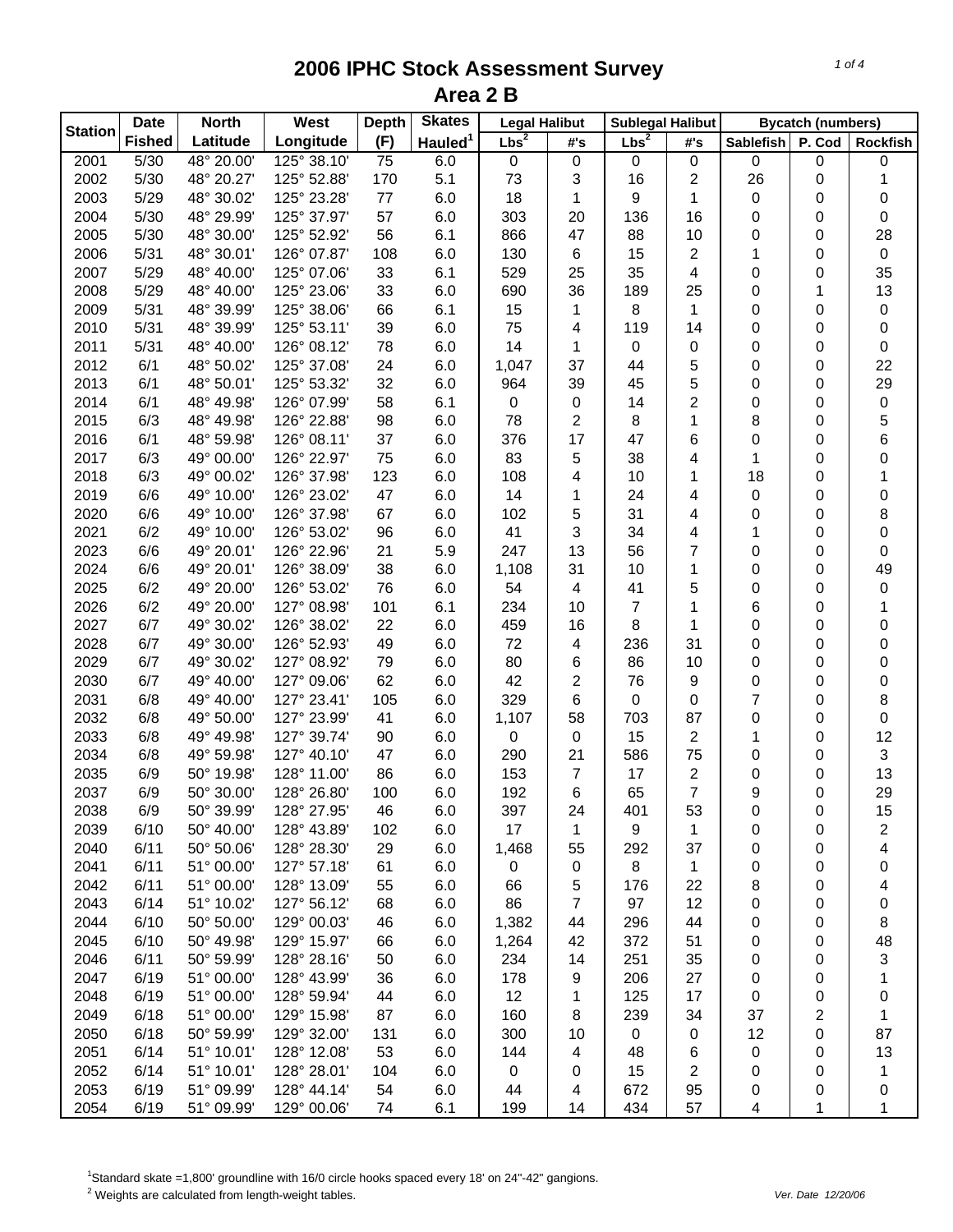|                | <b>Date</b>   | <b>North</b> | West        | <b>Depth</b> | <b>Skates</b>       | <b>Legal Halibut</b> |                | <b>Sublegal Halibut</b> |                |                  | <b>Bycatch (numbers)</b> |                           |
|----------------|---------------|--------------|-------------|--------------|---------------------|----------------------|----------------|-------------------------|----------------|------------------|--------------------------|---------------------------|
| <b>Station</b> | <b>Fished</b> | Latitude     | Longitude   | (F)          | Hauled <sup>1</sup> | $Lbs^2$              | #'s            | Lbs <sup>2</sup>        | #'s            | <b>Sablefish</b> | P. Cod                   | <b>Rockfish</b>           |
| 2055           | 6/18          | 51° 10.00'   | 129° 16.01' | 147          | 6.0                 | 248                  | 14             | 66                      | 9              | 127              | 0                        | 3                         |
| 2056           | 6/18          | 51° 10.01'   | 129° 31.98' | 156          | 6.0                 | 102                  | 5              | 24                      | 3              | 96               | 0                        | 4                         |
| 2057           | 6/14          | 51° 19.98'   | 127° 55.03' | 76           | 6.0                 | 86                   | $\overline{c}$ | 82                      | 11             | 0                | 0                        | 9                         |
| 2058           | 6/15          | 51° 20.00'   | 128° 11.05' | 46           | 6.0                 | 82                   | 5              | 119                     | 18             | 0                | 0                        | $\boldsymbol{0}$          |
| 2059           | 6/27          | 51° 20.00'   | 128° 27.11' | 81           | 6.0                 | 106                  | 7              | 82                      | 11             | 4                | 0                        | 3                         |
| 2060           | 6/27          | 51° 20.00'   | 128° 43.03' | 112          | 6.0                 | 68                   | 5              | 51                      | 7              | 54               | 0                        | 11                        |
| 2061           | 6/16          | 51° 20.00'   | 128° 59.16' | 134          | 6.0                 | 128                  | 6              | 52                      | 6              | 62               | 0                        | 17                        |
| 2062           | 6/17          | 51° 19.99'   | 129° 15.05' | 129          | 6.0                 | 231                  | 18             | 175                     | 22             | 26               | 0                        | 11                        |
| 2063           | 6/17          | 51° 20.02'   | 129° 31.09' | 112          | 6.0                 | 187                  | 11             | 151                     | 18             | 44               | 0                        | $\sqrt{3}$                |
| 2064           | 6/22          | 51° 19.98'   | 129° 46.97' | 131          | 6.0                 | 29                   | 2              | 36                      | 5              | 82               | 0                        | 9                         |
| 2065           | 6/15          | 51° 29.99'   | 128° 11.02' | 45           | 6.0                 | 529                  | 21             | 175                     | 24             | 0                | 0                        | 67                        |
| 2066           | 6/27          | 51° 29.94'   | 128° 27.19' | 102          | 6.0                 | 49                   | 4              | 22                      | 3              | 36               | 0                        | 21                        |
| 2067           | 6/16          | 51° 29.98'   | 128° 42.88' | 51           | 6.0                 | 11                   | 1              | 41                      | 6              | 0                | 1                        | 0                         |
| 2068           | 6/16          | 51° 30.00'   | 128° 59.09' | 25           | 6.0                 | 232                  | 9              | 67                      | 7              | 0                | 0                        | 0                         |
| 2069           | 6/17          | 51° 30.02'   | 129° 14.91' | 27           | 6.0                 | 454                  | 17             | 150                     | 22             | 0                | 0                        | $\overline{4}$            |
| 2070           | 6/17          | 51° 30.01'   | 129° 30.89' | 55           | 6.0                 | 860                  | 29             | 223                     | 29             | 0                | 0                        | 18                        |
| 2071           | 6/22          | 51° 30.00'   | 129° 46.91' | 91           | 6.0                 | 685                  | 37             | 156                     | 21             | 20               | 1                        | 79                        |
| 2072           | 6/22          | 51° 30.02'   | 130° 02.96' | 153          | 6.0                 | 410                  | 19             | 26                      | 3              | 57               | 0                        | 26                        |
| 2073           | 6/26          | 51° 40.02'   | 128° 26.03' | 77           | 6.0                 | 368                  | 22             | 208                     | 28             | 2                | 5                        | 0                         |
| 2074           | 6/25          | 51° 40.00'   | 128° 59.05' | 25           | 6.0                 | 80                   | 6              | 69                      | 8              | 0                | 0                        | 0                         |
| 2075           | 6/25          | 51° 39.99'   | 129° 15.09' | 30           | 6.0                 | 188                  | 13             | 209                     | 26             | 0                | 0                        | 0                         |
| 2076           | 6/23          | 51° 40.00'   | 129° 31.06' | 52           | 6.0                 | 11                   | 1              | 44                      | $\overline{7}$ | 0                | 0                        | 0                         |
| 2077           | 6/23          | 51° 40.02'   | 129° 47.12' | 144          | 6.0                 | 83                   | $\overline{c}$ | 0                       | 0              | 61               | 0                        | 14                        |
| 2078           | 6/26          | 51° 50.00'   | 128° 25.92' | 78           | 6.1                 | 114                  | 8              | 132                     | 17             | 19               | 0                        | 20                        |
| 2079           | 6/26          | 51° 49.99'   | 128° 42.07' | 55           | 6.0                 | 179                  | 14             | 888                     | 119            | 0                | 0                        | $\boldsymbol{0}$          |
| 2080           | 6/25          | 51° 49.99'   | 128° 57.99' | 44           | 6.0                 | 539                  | 36             | 542                     | 72             | 0                | 0                        | 14                        |
| 2081           | 6/25          | 51° 49.99'   | 129° 14.05' | 66           | 6.1                 | 172                  | 13             | 192                     | 26             | 0                | 1                        | $\overline{2}$            |
| 2082           | 6/23          | 51° 49.99'   | 129° 30.94' | 138          | 6.1                 | 182                  | 6              | 22                      | 3              | 37               | 0                        | 18                        |
| 2083           | 6/24          | 52° 00.01'   | 128° 41.98' | 88           | 6.1                 | 49                   | 3              | 139                     | 18             | $\overline{7}$   | 0                        | 43                        |
| 2084           | 6/24          | 52° 00.00'   | 128° 57.89' | 72           | 6.0                 | 224                  | 14             | 702                     | 91             | 0                | 0                        | $\boldsymbol{2}$          |
| 2085           | 6/24          | 51° 59.98'   | 129° 13.91' | 96           | 6.0                 | 48                   | 3              | 90                      | 11             | 10               | 0                        | $\pmb{0}$                 |
| 2086           | 6/24          | 52° 09.98'   | 128° 40.91' | 120          | 6.0                 | 128                  | 6              | 46                      | 5              | 8                | 0                        | 89                        |
| 2087           | 6/3           | 51° 40.11'   | 130° 02.96' | 194          | 6.0                 | 234                  | 9              | 80                      | 10             | 112              | 0                        | 4                         |
| 2088           | 6/3           | 51° 40.31'   | 130° 19.00' | 138          | 6.0                 | 292                  | 14             | 22                      | 3              | 28               | 0                        | 73                        |
| 2090           | 6/3           | 51° 50.30'   | 130° 02.96' | 99           | 5.8                 | 794                  | 38             | 138                     | 17             | 10               | 2                        | 72                        |
| 2091           | 6/3           | 51° 49.89'   | 130° 19.05' | 118          | 5.9                 | 1,594                | 54             | 107                     | 13             | 18               | 0                        | 39                        |
| 2092           | 6/4           | 51° 50.76'   | 130° 32.99' | 151          | 6.0                 | 1,088                | 68             | 504                     | 64             | 8                | 1                        | 3                         |
| 2093           | 6/4           | 51° 50.40'   | 130° 51.85' | 99           | 6.0                 | 1,787                | 37             | 69                      | 9              | 2                | 0                        | 106                       |
| 2094           | 6/2           | 52° 00.08'   | 129° 30.02' | 113          | 5.9                 | 819                  | 27             | 91                      | 10             | 84               | 0                        | 60                        |
| 2095           | 6/2           | 51° 59.75'   | 129° 46.98' | 62           | 5.8                 | 1,300                | 33             | 351                     | 51             | 0                | 0                        | 71                        |
| 2096           | 6/5           | 52° 00.39'   | 130° 03.02' | 77           | 5.9                 | 77                   | 5              | 419                     | 67             | 0                | 0                        | $\pmb{0}$                 |
| 2097           | 6/5           | 52° 00.33'   | 130° 18.96' | 193          | 5.9                 | 316                  | 8              | 0                       | 0              | 141              | 0                        | $\boldsymbol{7}$          |
| 2098           | 6/4           | 51° 59.78'   | 130° 34.99' | 140          | 6.0                 | 596                  | 16             | 44                      | 5              | 17               | 0                        | $\ensuremath{\mathsf{3}}$ |
| 2099           | 6/4           | 52° 00.01'   | 130° 52.01' | 106          | 6.0                 | 81                   | 4              | 47                      | $\overline{7}$ | 0                | 0                        | 3                         |
| 2100           | 5/31          | 52° 10.25'   | 128° 57.00' | 88           | 5.4                 | 352                  | 17             | 74                      | 9              | 0                | 1                        | 86                        |
| 2101           | 5/31          | 52° 10.04'   | 129° 14.00' | 94           | 5.9                 | 124                  | 5              | 54                      | $\overline{7}$ | 14               | 0                        | $\overline{c}$            |
| 2102           | 6/1           | 52° 09.59'   | 129° 30.00' | 116          | 5.9                 | 591                  | 15             | 32                      | 4              | 33               | 1                        | 50                        |
| 2103           | 6/1           | 52° 09.70'   | 129° 46.00' | 113          | 6.0                 | 429                  | 13             | 8                       | 1              | 1                | 0                        | 52                        |
| 2104           | 6/5           | 52° 10.30'   | 130° 02.98' | 88           | 5.9                 | 164                  | 10             | 251                     | 32             | 0                | 3                        | $\overline{2}$            |
| 2105           | 6/14          | 52° 10.28'   | 130° 18.98' | 220          | 6.0                 | 57                   | 1              | 23                      | 3              | 140              | 0                        | 21                        |
| 2106           | 6/15          | 52° 10.18'   | 130° 35.06' | 106          | 5.9                 | 331                  | 14             | 42                      | 5              | 11               | 2                        | 41                        |
| 2107           | 6/15          | 52° 10.12'   | 130° 52.00' | 122          | 6.0                 | 1,508                | 66             | 184                     | 21             | 18               | 0                        | 1                         |

<sup>1</sup>Standard skate =1,800' groundline with 16/0 circle hooks spaced every 18' on 24"-42" gangions.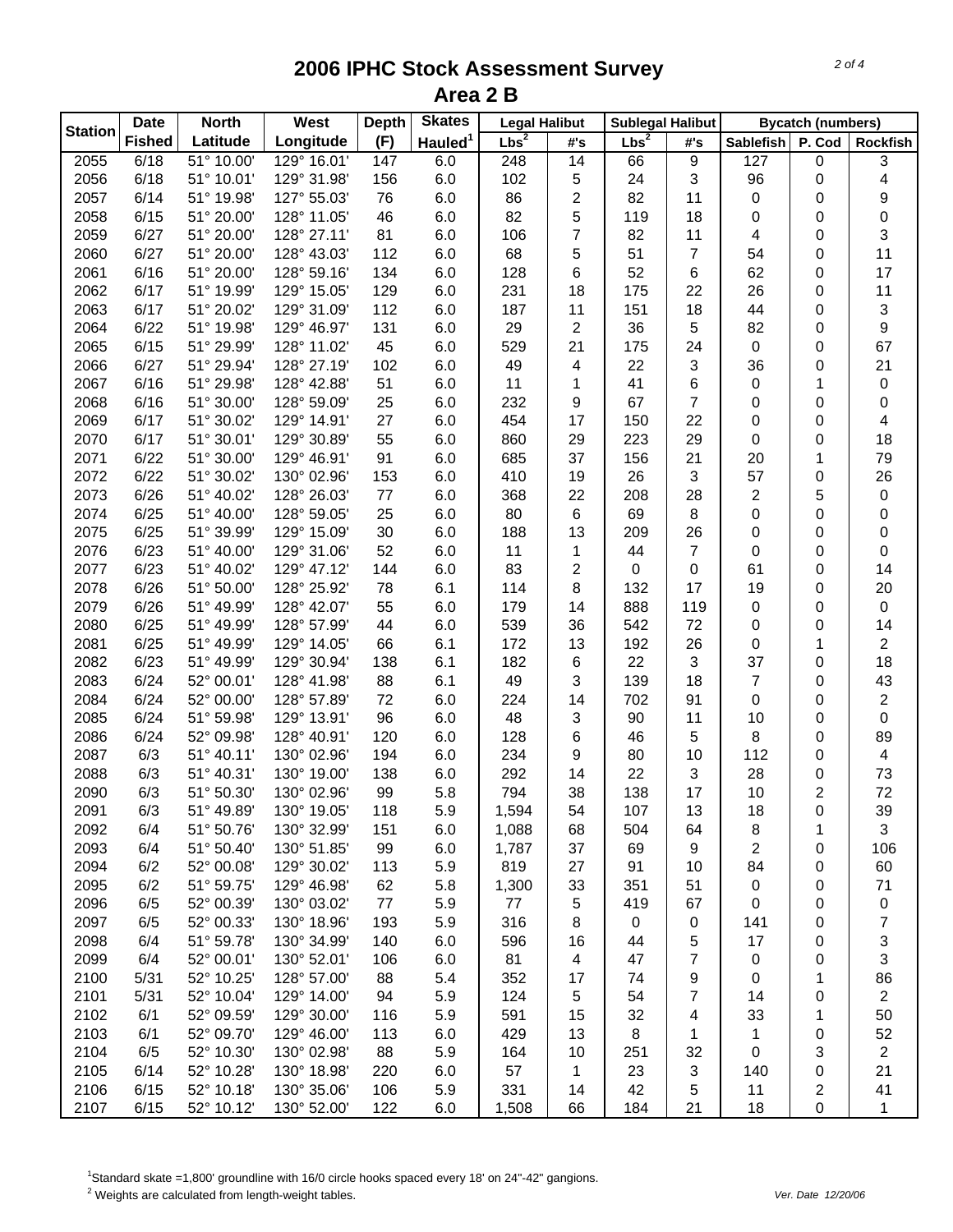|                | <b>Date</b>   | <b>North</b> | West        | <b>Depth</b> | <b>Skates</b>       | <b>Legal Halibut</b> |     | <b>Sublegal Halibut</b> |     | <b>Bycatch (numbers)</b> |        |                 |
|----------------|---------------|--------------|-------------|--------------|---------------------|----------------------|-----|-------------------------|-----|--------------------------|--------|-----------------|
| <b>Station</b> | <b>Fished</b> | Latitude     | Longitude   | (F)          | Hauled <sup>1</sup> | Lbs <sup>2</sup>     | #'s | $Lbs^2$                 | #'s | <b>Sablefish</b>         | P. Cod | <b>Rockfish</b> |
| 2108           | 5/31          | 52° 19.77'   | 129° 13.00' | 84           | 6.0                 | 356                  | 25  | 303                     | 36  | 1                        | 1      | 56              |
| 2109           | 6/1           | 52° 19.91'   | 129° 30.00' | 96           | 5.9                 | 465                  | 21  | 72                      | 9   | 2                        | 2      | 51              |
| 2110           | 6/1           | 52° 20.01'   | 129° 46.10' | 115          | 6.0                 | 616                  | 26  | 172                     | 20  | 0                        | 1      | 11              |
| 2111           | 6/14          | 52° 19.98'   | 130° 03.00' | 126          | 5.9                 | 298                  | 9   | 38                      | 5   | 0                        | 0      | 11              |
| 2112           | 6/14          | 52° 20.12'   | 130° 19.02' | 193          | 5.9                 | 283                  | 6   | 0                       | 0   | 136                      | 0      | 12              |
| 2113           | 6/17          | 52° 19.84'   | 130° 35.00' | 93           | 6.0                 | 278                  | 10  | 37                      | 4   | 0                        | 0      | 11              |
| 2114           | 6/15          | 52° 20.16'   | 130° 52.04' | 79           | 6.0                 | 178                  | 10  | 139                     | 19  | 1                        | 1      | $\mathbf 0$     |
| 2115           | 6/12          | 52° 29.80'   | 129° 32.00' | 55           | 5.9                 | 452                  | 21  | 398                     | 54  | 0                        | 0      | 18              |
| 2116           | 6/12          | 52° 30.18'   | 129° 45.99' | 97           | 6.0                 | 1,284                | 56  | 160                     | 18  | 4                        | 3      | 16              |
| 2117           | 6/13          | 52° 30.26'   | 130° 02.00' | 148          | 5.9                 | 214                  | 7   | 45                      | 7   | 31                       | 0      | 41              |
| 2118           | 6/13          | 52° 29.80'   | 130° 19.00' | 141          | 6.0                 | 535                  | 17  | 16                      | 2   | 62                       | 1      | 13              |
| 2119           | 6/17          | 52° 29.67'   | 130° 35.02' | 66           | 6.0                 | 774                  | 33  | 144                     | 17  | 0                        | 0      | 76              |
| 2120           | 6/17          | 52° 29.95'   | 130° 52.00' | 60           | 6.0                 | 134                  | 5   | 65                      | 9   | 0                        | 0      | $\overline{7}$  |
| 2121           | 6/12          | 52° 39.75'   | 129° 46.00' | 103          | 6.0                 | 316                  | 9   | 57                      | 6   | 15                       | 2      | 61              |
| 2122           | 6/13          | 52° 40.28'   | 130° 02.00' | 145          | 6.0                 | 405                  | 13  | 6                       | 1   | 93                       | 1      | 11              |
| 2123           | 6/13          | 52° 39.70'   | 130° 19.02' | 121          | 5.9                 | 83                   | 5   | 39                      | 5   | 34                       | 2      | 23              |
| 2124           | 6/18          | 52° 40.32'   | 130° 35.01' | 79           | 6.0                 | 1,207                | 43  | 75                      | 10  | 0                        | 0      | 64              |
| 2125           | 6/18          | 52° 49.80'   | 130° 02.00' | 142          | 6.0                 | 66                   | 3   | 12                      | 2   | 96                       | 0      | 21              |
| 2126           | 6/18          | 52° 50.16'   | 130° 19.00' | 116          | 6.0                 | 223                  | 9   | 29                      | 4   | 37                       | 0      | 45              |
| 2127           | 6/6           | 53° 00.00'   | 129° 44.69' | 124          | 6.0                 | 232                  | 13  | 110                     | 16  | 44                       | 0      | 19              |
| 2128           | 6/6           | 53° 00.17'   | 130° 02.02' | 99           | 6.0                 | 168                  | 5   | 56                      | 6   | 2                        | 0      | 23              |
| 2129           | 7/11          | 52° 29.81'   | 131° 08.00' | 46           | 6.0                 | 824                  | 40  | 231                     | 29  | $\mathbf 0$              | 0      | 12              |
| 2130           | 7/11          | 52° 30.09'   | 131° 25.00' | 84           | 6.0                 | 199                  | 11  | 43                      | 5   | 2                        | 0      | 14              |
| 2131           | 7/12          | 52° 39.88'   | 130° 52.00' | 52           | 6.0                 | 557                  | 22  | 450                     | 60  | 0                        | 0      | 3               |
| 2132           | 7/11          | 52° 39.87'   | 131° 08.00' | 37           | 6.0                 | 691                  | 38  | 346                     | 45  | 0                        | 0      | 1               |
| 2133           | 7/12          | 52° 49.89'   | 130° 35.00' | 61           | 6.0                 | 63                   | 4   | 88                      | 10  | 0                        | 1      | 9               |
| 2134           | 7/12          | 52° 49.83'   | 130° 52.00' | 27           | 6.0                 | 202                  | 11  | 152                     | 20  | 0                        | 0      | $\pmb{0}$       |
| 2135           | 7/13          | 52° 59.91'   | 130° 18.00' | 113          | 6.0                 | 82                   | 4   | 10                      | 1   | 31                       | 0      | 34              |
| 2136           | 7/13          | 52° 59.91'   | 130° 35.00' | 49           | 6.0                 | 140                  | 10  | 295                     | 39  | 0                        | 1      | $\mathbf 0$     |
| 2137           | 7/13          | 53° 09.83'   | 130° 18.00' | 87           | 6.0                 | 357                  | 11  | 28                      | 4   | 0                        | 3      | 30              |
| 2138           | 7/14          | 53° 09.88'   | 130° 35.00' | 102          | 6.0                 | 250                  | 12  | 10                      | 1   | 7                        | 0      | 21              |
| 2139           | 7/14          | 53° 09.91'   | 130° 52.00' | 58           | 6.0                 | 48                   | 4   | 78                      | 10  | 0                        | 2      | $\pmb{0}$       |
| 2140           | 7/13          | 53° 19.59'   | 130° 18.00' | 57           | 6.0                 | 638                  | 27  | 240                     | 30  | 0                        | 0      | 11              |
| 2141           | 7/14          | 53° 19.87'   | 130° 35.00' | 42           | 5.9                 | 125                  | 10  | 187                     | 23  | 0                        | 0      | 53              |
| 2142           | 7/14          | 53° 19.96'   | 130° 52.00' | 75           | 6.0                 | 401                  | 23  | 173                     | 20  | 1                        | 9      | 18              |
| 2143           | 7/18          | 53° 19.85'   | 132° 49.00' | 76           | 6.0                 | 586                  | 21  | 315                     | 47  | $\mathbf 0$              | 0      | 79              |
| 2144           | 7/18          | 53° 20.13'   | 133° 06.00' | 126          | 6.0                 | 278                  | 12  | 0                       | 0   | 13                       | 0      | 16              |
| 2145           | 7/10          | 53° 29.91'   | 130° 52.00' | 49           | 6.0                 | 63                   | 5   | 135                     | 17  | 1                        | 10     | 0               |
| 2146           | 7/18          | 53° 30.03'   | 133° 06.00' | 221          | 6.0                 | 583                  | 21  | 8                       | 1   | 46                       | 0      | 128             |
| 2147           | 7/10          | 53° 40.02'   | 130° 34.99' | 16           | 5.9                 | 270                  | 15  | 74                      | 10  | 0                        | 0      | $\pmb{0}$       |
| 2148           | 7/10          | 53° 39.95'   | 130° 52.00' | 25           | 6.0                 | 259                  | 14  | 208                     | 29  | 0                        | 2      | $\pmb{0}$       |
| 2149           | 7/18          | 53° 40.11'   | 133° 07.00' | 79           | 6.0                 | 478                  | 28  | 536                     | 70  | 0                        | 0      | 29              |
| 2150           | 7/10          | 53° 49.85'   | 130° 52.00' | 47           | 6.0                 | 275                  | 19  | 613                     | 79  | 1                        | 56     | $\pmb{0}$       |
| 2151           | 7/21          | 54° 00.14'   | 133° 25.00' | 41           | 6.0                 | 1,371                | 57  | 316                     | 39  | 0                        | 0      | 30              |
| 2152           | 7/15          | 54° 10.07'   | 130° 35.00' | 62           | 6.0                 | 176                  | 8   | 19                      | 2   | 5                        | 1      | 4               |
| 2153           | 7/22          | 54° 10.20'   | 132° 00.01' | 39           | 5.8                 | 11                   | 1   | 179                     | 26  | 0                        | 0      | 0               |
| 2154           | 7/20          | 54° 10.08'   | 132° 17.00' | 49           | 5.8                 | $\mathbf 0$          | 0   | 32                      | 5   | 0                        | 0      | 0               |
| 2155           | 7/20          | 54° 10.00'   | 132° 34.00' | 45           | 6.0                 | 95                   | 6   | 312                     | 47  | 0                        | 4      | 12              |
| 2156           | 7/19          | 54° 10.08'   | 133° 09.00' | 39           | 6.0                 | 443                  | 15  | 200                     | 26  | 0                        | 0      | 31              |
| 2157           | 7/21          | 54° 10.06'   | 133° 26.00' | 213          | 6.0                 | 27                   | 2   | 68                      | 9   | 34                       | 0      | 16              |
| 2158           | 7/15          | 54° 20.10'   | 130° 35.00' | 50           | 6.0                 | 175                  | 11  | 115                     | 16  | 4                        | 4      | 5               |
| 2159           | 7/9           | 54° 19.87'   | 131° 09.00' | 33           | 6.0                 | 69                   | 4   | 379                     | 52  | 0                        | 4      | 0               |

<sup>1</sup>Standard skate =1,800' groundline with 16/0 circle hooks spaced every 18' on 24"-42" gangions.